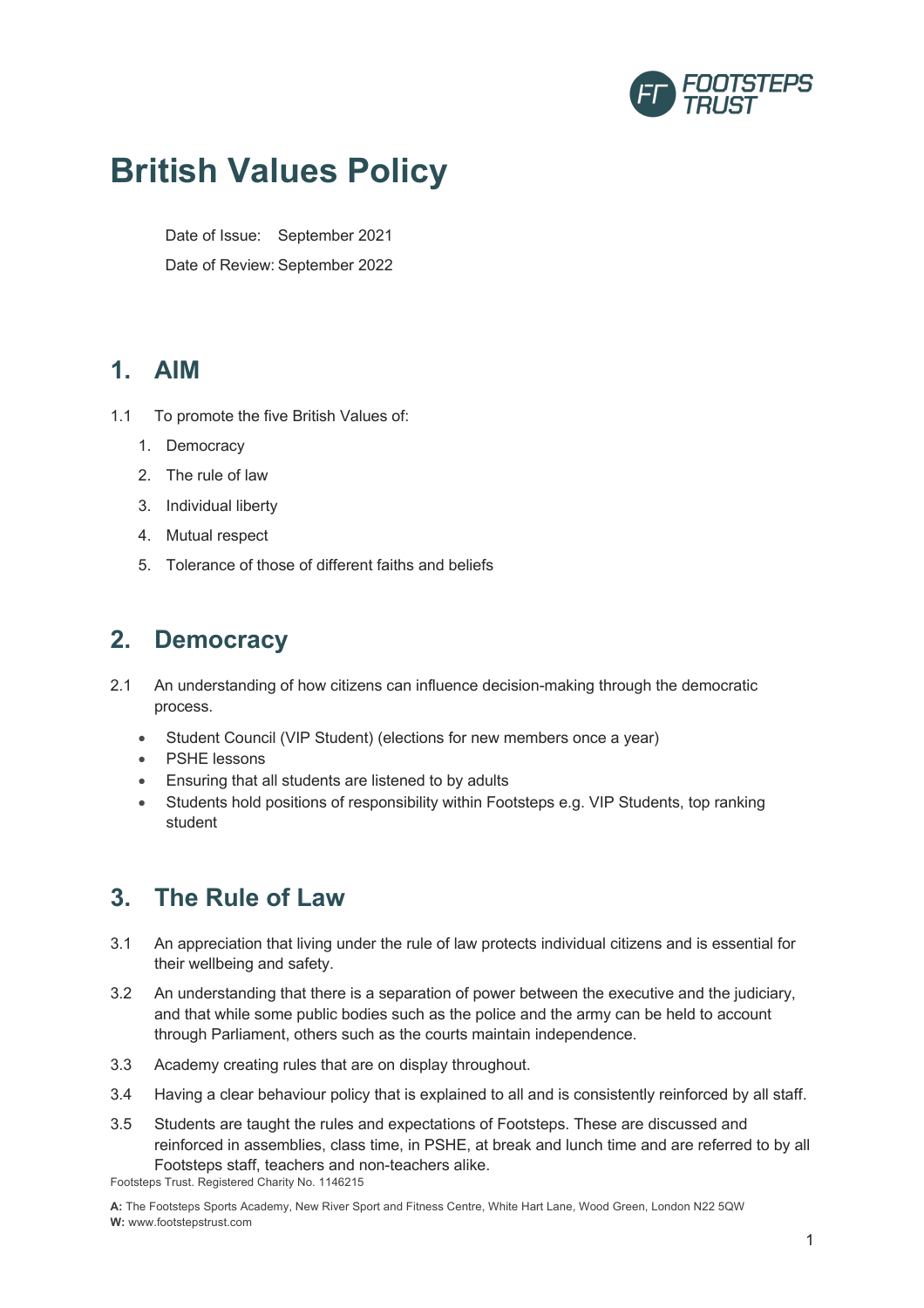- 3.6 VIP Students help to role model and supervise behaviour.
- 3.7 Students are taught the value and the reasons behind laws that govern and protect us, the responsibilities that this involves and the consequences when laws are broken.
- 3.8 Frequent visits by local police/ PCSOs/ Fire Services

## **4. Individual Liberty**

- 4.1 An understanding that the freedom to choose and hold other faiths and beliefs is protected in law.
- 4.2 Students are actively encouraged to make independent choices knowing that they are in a safe, secure, and supportive environment. We encourage students to see themselves as unique individuals able to make a unique contribution to our community.
- 4.3 All students are encouraged to participate in all Footsteps activities. Students are encouraged to know, understand and exercise their rights, responsibilities and personal freedoms and receive advice about how to exercise these safely, for example through our exploration of E-Safety.

#### **5. Mutual respect**

- 5.1 An understanding of the importance of identifying and combatting discrimination.
- 5.2 Having a mission statement that is inclusive.
- 5.3 Values and ethos policy.
- 5.4 Constantly promoting respect for others and good manners.
- 5.5 Footsteps promotes respect for others, and this is reiterated through our classroom and learning environments as well as extra-curricular activities such as sports.
- 5.6 Strong message consistently delivered through assemblies.
- 5.7 Reinforcing the value of everyone's opinions in class debates.
- 5.8 Having an effective anti-bullying policy and E safety policy.
- 5.9 Emphasising in RS and PSHE lessons that every person is unique and "created in the image of God".
- 5.10 Building strong links with other organisations for young people.

# **6. Tolerance of those with different faiths and beliefs:**

- 6.1 An acceptance that other people having different faiths or beliefs to oneself (or having none) should be accepted and tolerated and should not be the cause of prejudicial or discriminatory behaviour.
- 6.2 Religious Studies provides students with a deep understanding of their own faith as well as awareness of the faith and traditions of other religious communities as a basis for understanding and respecting them. The Footsteps curriculum follows the teaching of the Church in providing a